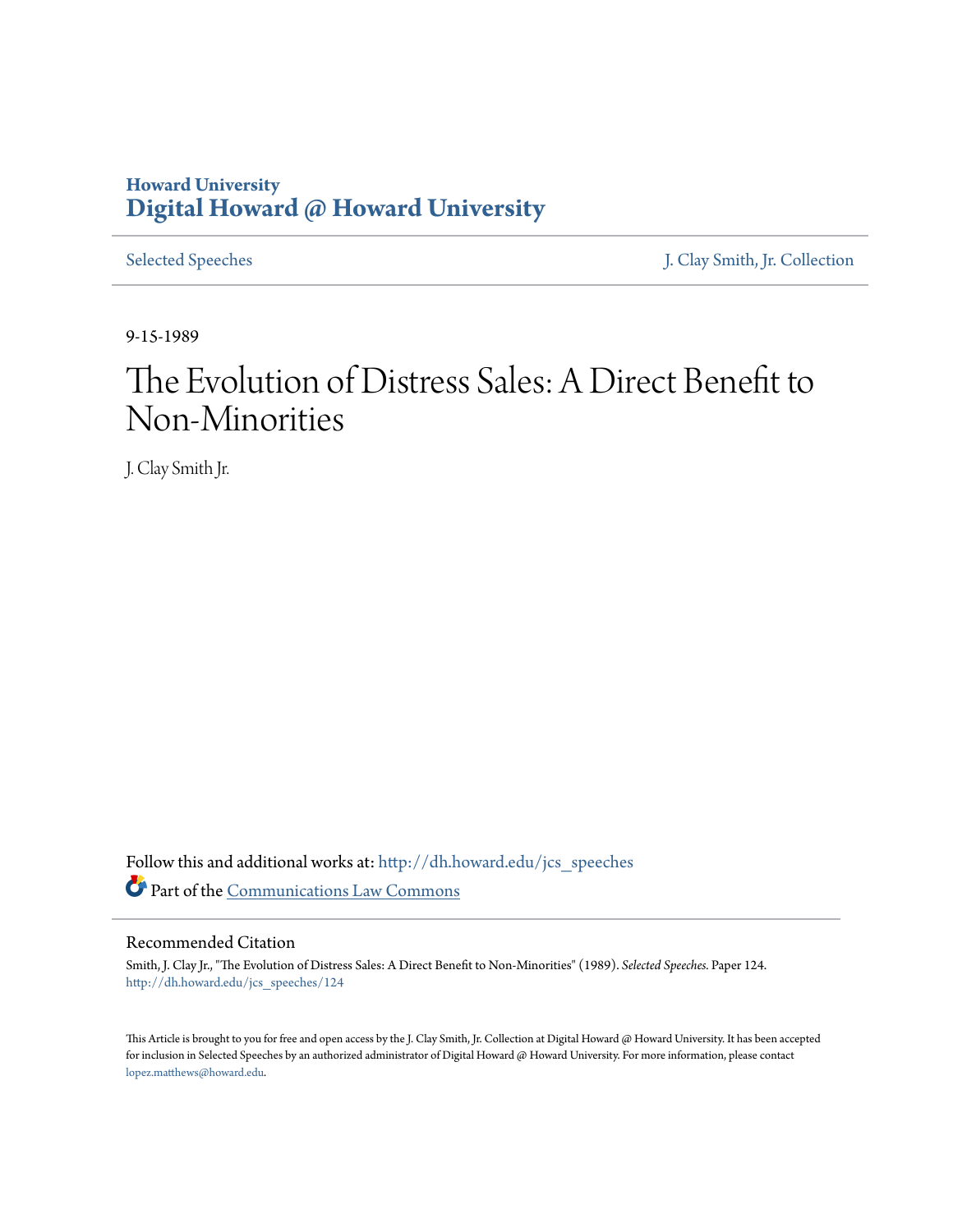$146.$ 

#### HEARINGS BEFORE THE SENATE COMMERCE COMMITTEE SUBCOMMITTEE ON COMMUNICATIONS HELD SEPTEMBER 15, 1989

**THE EVOLUTION OF DISTRESS SALES:** A Direct Benefit to Non-Minorities

ORAL TESTIMONY OF

J. CLAY SMITH, JR.

ON BEHALF OF NATIONAL BAR ASSOCIATION<sup>1</sup>/

#### INTRODUCTION

It is a pleasure to be here today before the Senate Subcommittee on Communications to discuss the state of minqrity ownership of broadcast facilities as relates to recent actions by the FCC and the court. A public discussion of this topic is quite timely in light of recent decisions by the D.C. Circuit of the u.s. Court of Appeals dealing directly with the validity of FCC's minority enhancement policies and its distress sale

."

 $\mathcal{M}$ 

 $\hat{\mathbf{r}}$ 

 $1/$  National Bar Association was founded in 1925, and is an organization comprised of Black lawyers across the United States. The National Bar Association has, for the last forty years, actively participated in the formation of the nation's telecommunications policy. J. Clay Smith, Jr.,<br>Esq. is currently a Professor of Law at Howard University School of Law in Washington, D.C. In preparing his oral testimony, Professor Smith was assisted by Erroll D. Brown, Esq., currently an associate at O'Malley, Miles and Harrell in Landover, Maryland, Cynthia Mabry, Esq., currently an associate at Crowell and Moring in Washington, D.C., and Lisa C. Wilson, Esq., currently an associate at Fisher, Wayland, Cooper and Leader in Washington, D.C. All views expressed are those of the authors and of the National Bar Association, and do not express the views of the authors' respective employers.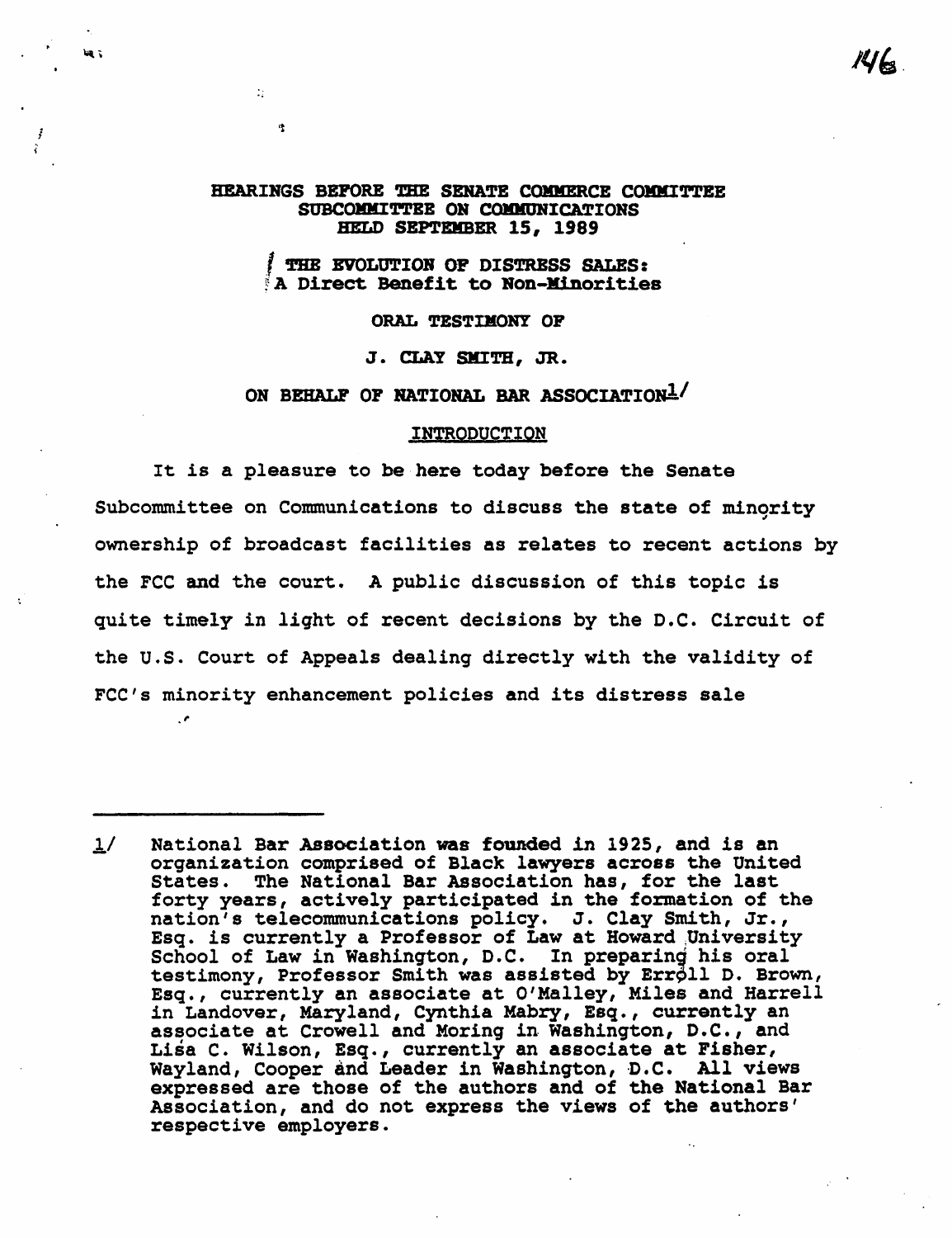policy. $2/$  Because of the D.C. Circuit's recent decision to invalidate the distress sale policy on equal protection grounds, these comments will focus specifically on this policy alone. $3/$ 

It is generally settled that an agency's decision not to prosecute or to exercise its administrative enforcement authority is a matter of agency discretion. The Supreme Court itself has recognized the "general unsuitability for judicial review of agency decisions to refuse enforcement." Heckler y. Chaney, 470 u.s. 821, 831 (1985). For example, the Commission is vested with the power to grant a broadcast license without a hearing if it is able to make the finding that to do so results in "the more efficient use of the broadcast spectrum." Absent specific guidelines to determine a precise definition on the "efficient use of the broadcast spectrum," the Commission is left to its own devices on how to pursue its public interest mandate.

In'May, 1978, the Commission issued a "Policy Statement on

 $- 2 -$ 

<sup>£/</sup> See, Winter Park Communications, Inc. v. FCC, No. 88-1755 (D.C. Cir. April 21, 1989) (held, awarding qualitative enhancement credit to broadcast applicants that have enhancement credit to broadcast applicants that have minority ownership does not violate the equal protection clause of the Fifth Amendment); Shurberg Broadcasting of Hartford, Inc. v. FCC, No. 84-1600 (D.C. Cir. March 31, 1989) (held, distress sale policy violates Fifth Amendment<br>because program not narrowly tailored to remedy past discrimination or to promote program diversity).

<sup>~/</sup> For a legal analysiS of the Commission's minority and gender enhancement policies, see Wilson, "Minority and Gender Enhancements: A Necessary and Valid Means to Achieve Diversity in the Broadcast Marketplace," 40 Fed. Comm. L.J. 89 (1988).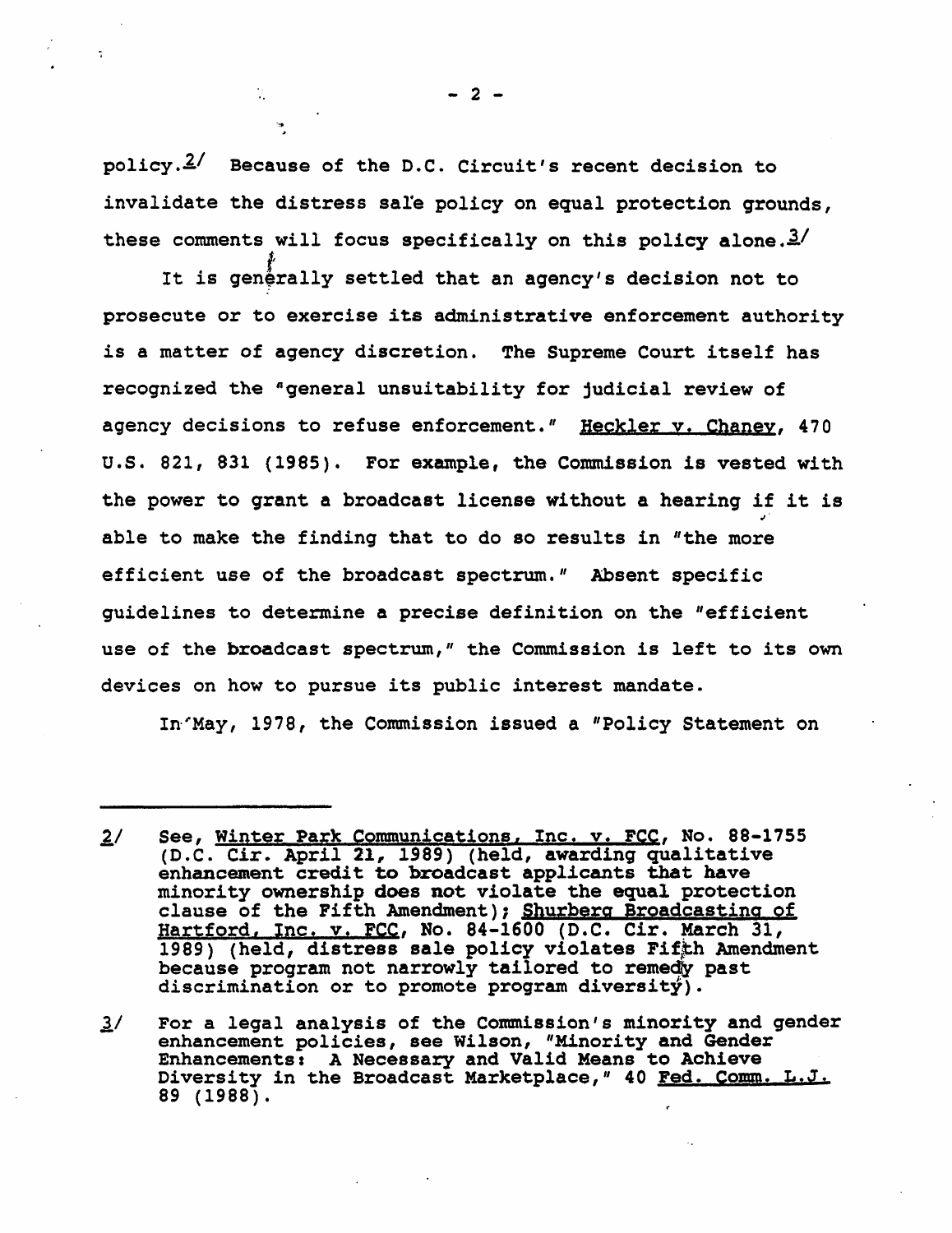Minority Ownership of Broadcast Facilities.  $4/$  In issuing the Policy Statement, the Commission exercised its administrative enforcement discretion by introducing a measure whereby non-<br>*I<sub>n</sub>*<br>minority licensees, who were either facing a revocation hearing or who have had issues designated against their renewal application significant enough to warrant a hearing, could opt to sell their stations rather than run the risk of engaging in the hearing where they could be stripped of their license altogether. This policy is referred to as the "distress sale policy."

The distress sale policy as adopted in 1978 was' not unique because since at least 1966, the Commission had authorized the assignment of licenses in some instances where there were outstanding issues involving the qualifications of the licensee. Assignments such as these were and are now permitted in circumstances where the licensee is either bankrupt, or physically or mentally disabled. In other words, prior to the distress sale policy, the FCC entertained a "Petition for Special Relief" permitting a licensee in violation of its rules to sell its station without invoking the FCC's revocation procedures. In sum, in exceptional circumstances the Commission has exercised its enforcement powers to avoid revocation hearings by Petitions for Special Relief, or by its distress sale policy.

The distress sale policy of the FCC has recently come under scrutiny based on constitutional concerns that this policy

- 3 -

.,.

if See, Policy Statement, 42 RR 2d 1689 (1978) ("Policy  $Statement'$ ).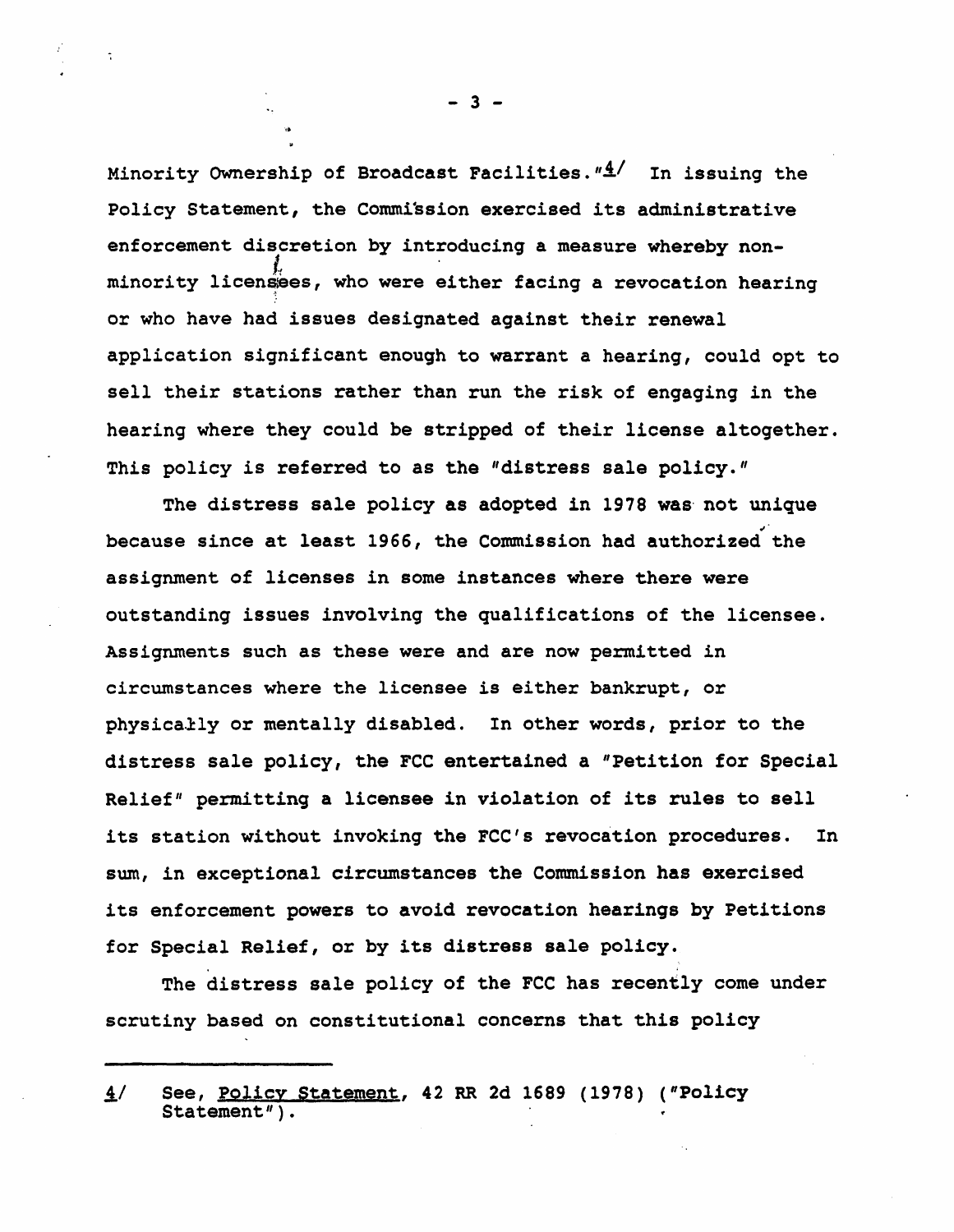discriminates against non-minorities. We think that such claims of discrimination are inconclusive. We further believe that the focus on distress sale cases should, indeed, must be on the benefit, if any $_{ir}$  to the non-minority licensee prior to and after  $\frac{1}{2}$ the implementation of the distress sale policy.

The distress sale policy grew out of a dual recognition by the FCC that it could affect greater diversity in the marketplace through a distress sale policy tied to its enforcement authority. This mixed objective was thought to be well within the public interest mandate prescribed by Congress in 1934 when the Communications Act was adopted. Under the distress sale policy, the public interest was intended to be served by aiding minority entrance into the marketplace and to ease the burden of the exit of non-minorities by sparing them from the death penalty -- the revocation of their license.

Hence, from its inception, one of the dual objectives of the distress sale policy was to provide direct relief to nonminorities. Now, how did this policy directly aid nonminorities? The policy allowed the non-minority to exit his/her existing broadcast business without a costly hearing and permitted the non-minority licensee to salvage 75% or less of fair market value in the sale of their broadcast property. This was an economically beneficial policy for non-minortities because it permitted them to avoid administrative costs by bypassing a revocation hearing and by being able to reap a profit of up to 75% or less of fair market value. In fact, non-minorities

- 4 -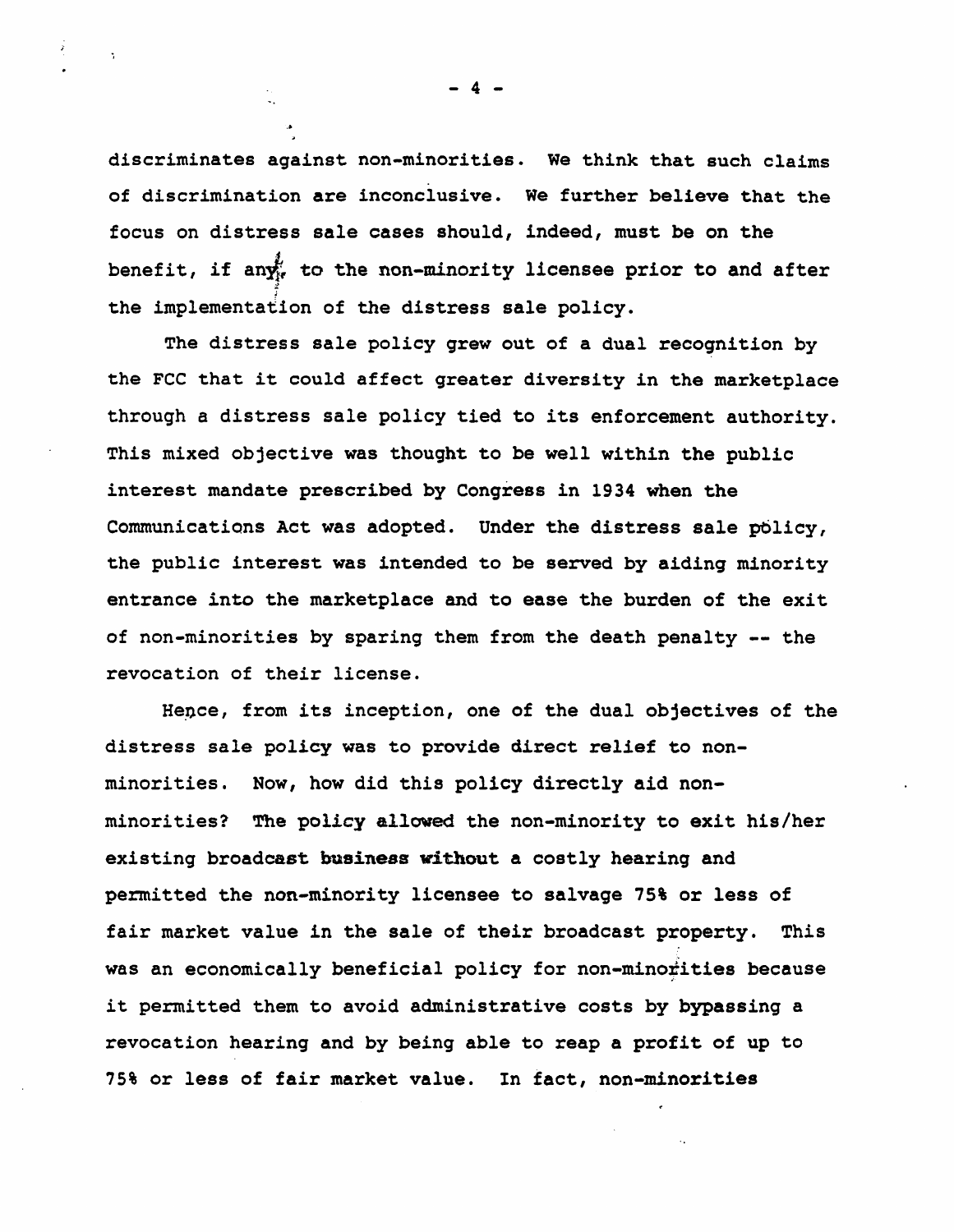affirmatively sought and gained a clarification from FCC to make the application of the distress sale policy retroactive. A copy of the Clarification of Distress Sale Policy (FCC 78-725), and the FCC News Reiease, both dated October 11, 1978, are submitted for the record of these proceedings.

For those who would argue that the distress sale policy is not significant because only 38 licenses have been assigned since 1978 pursuant to the policy, this fact may be reflective of the Commission's failure to execute its enforcement authority as it pertains to designating licenses for hearing at renewal time.

In creating another exception to the rule that assignment applications not be granted when there are unresolved qualifications issues aqainst the licensee, the FCC has not created a constitutionally impermissible criteria based on race, rather it has created an enforcement tool that benefits minorities and non-minorities. Therefore, it is imperative that we consider why Shurberq might be wrongly decided. The promajority' enforcement policy must be taken into account in an analysis of Shurberg. In granting the assignment of licenses without a hearing on the unresolved qualifications issues, the Commission essentially conceived a remedy to what they apparently viewed as a problem that needed solving. The Commiesion's enforcement discretion was clearly articulated in the Policy Statement, where the Commission stated:

> $"$ ...in order to further encourage broadcasters to seek out minority purchasers, we will permit licensees whose licenses have been designated for revocation hearing, or whose renewal applications have been designated for

 $-5 -$ 

 $\frac{1}{\sqrt{2}}$